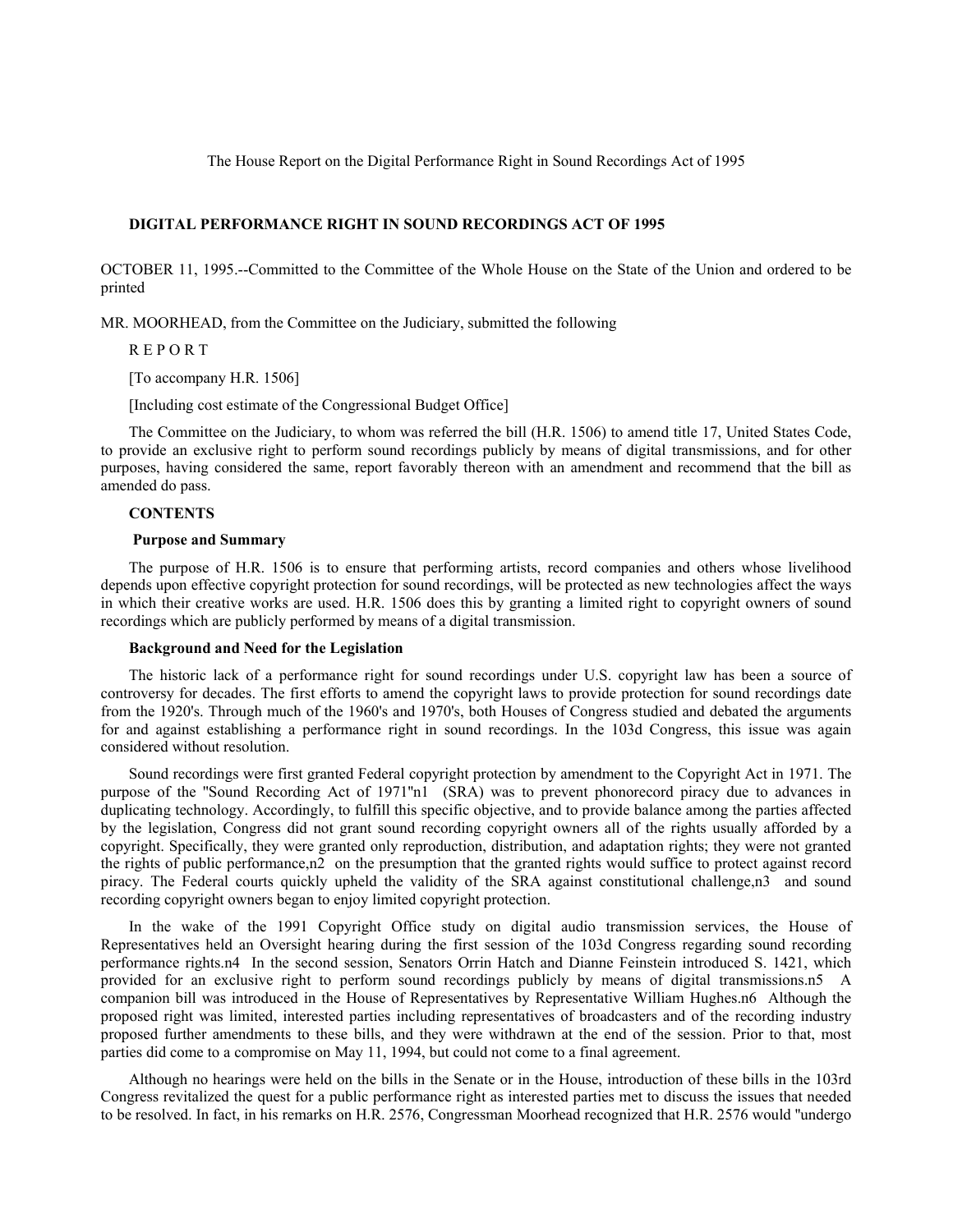some change as it works its way through the legislative process and \* \* \* encouraged the affected parties to work with the subcommittee and each other to reach a solution.''n7 Acting on that advice, the parties held a series of meetings. These meetings began under the auspices of ''roundtable discussions'' hosted by the House Subcommittee on Intellectual Property and Judicial Administration, and continued as interested parties met on their own to attempt to resolve their differences.

On January 13, 1995, Senators Hatch and Feinstein introduced S. 227, a new version of this legislation. That bill reflected some of the provisions in the compromise of May 11, 1994. On April 7, 1995 Congressmen Moorhead, Hyde, Conyers and Gekas introduced a bill very similar to the compromise, H.R. 1506. H.R. 1506 differed in a number of respects from S. 227 with the record industry supporting S. 227 and the songwriters and music publishers supporting H.R. 1506. At the two days of hearing on H.R. 1506 (June 21 and 28th, 1995) Subcommittee Chairman Moorhead strongly urged the parties to ''work out their differences, otherwise legislation was not likely.'' On June 29th the parties announced that they had reached a compromise. The Senate Judiciary Committee, on June 29, 1995, gave unanimous approval to S. 227 which incorporated the compromise agreement. On July 27th the Subcommittee on Courts and Intellectual Property met and incorporated the compromise into H.R. 1506. On August 8th the Senate passed S. 227 by unanimous consent. On September 12, the House Judiciary Committee passed H.R. 1506 by recorded vote, 29 to 0 in favor of the bill.

Notwithstanding the views of the Copyright Office and the Patent and Trademark Office that it is appropriate to create a comprehensive performance right for sound recordings, H.R. 1506 addressed the concerns of record producers and performers regarding the effects that new digital technology and distribution systems might have on their core business without upsetting the longstanding business and contractual relationships among record producers and performers, music composers and publishers and broadcasters that have served all of these industries well for decades. Accordingly, H.R. 1506 creates a carefully crafted and narrow performance right, applicable only to certain digital transmissions of sound recordings.

In a comparatively few years, compact discs (CD's), which embody digital recordings, have edged out analog recording media such as cassette tapes and vinyl records to become the dominant physical medium for the distribution of copyrighted sound recordings. Consumers have embraced digital recordings because of their superior sound quality.

Even more recently, a small number of services have begun to make digital transmissions of recordings available to subscribers. Trends within the music industry, as well as the telecommunications and information services industries, suggest that digital transmission of sound recordings is likely to become a very important outlet for the performance of recorded music in the near future. Some digital transmission services, such as so-called ''celestial jukebox'' ''pay-perlisten'' or ''audio-on-demand'' services, will be interactive services that enable a member of the public to receive, on request, a digital transmission of the particular recording that person wants to hear.

These new digital transmission technologies may permit consumers to enjoy performances of a broader range of higher-quality recordings than has ever before been possible. These new technologies also may lead to new systems for the electronic distribution of phonorecords with the authorization of the affected copyright owners. Such systems could increase the selection of recordings available to consumers, and make it more convenient for consumers to acquire authorized phonorecords.

However, in the absence of appropriate copyright protection in the digital environment, the creation of new sound recordings and musical works could be discouraged, ultimately denying the public some of the potential benefits of the new digital transmission technologies. Current copyright law is inadequate to address all of the issues raised by these new technologies dealing with the digital transmission of sound recordings and musical works and, thus, to protect the livelihoods of the recording artists, songwriters, record companies, music publishers and others who depend upon revenues derived from traditional record sales.

In particular, recording artists and record companies cannot be effectively protected unless copyright law recognizes at least a limited performance right in sound recordings. Thus, H.R. 1506 grants such a performance right, subject to various limitations intended to strike a balance among all of the interests affected thereby.

The relevant technologies will continue to advance. The bill has been carefully drafted to accommodate foreseeable technological changes. However, to the extent that the language of the bill does not precisely anticipate particular technological changes, it is the committee's intention that both the rights and the exemptions and limitations created by the bill be interpreted in order to achieve their intended purposes.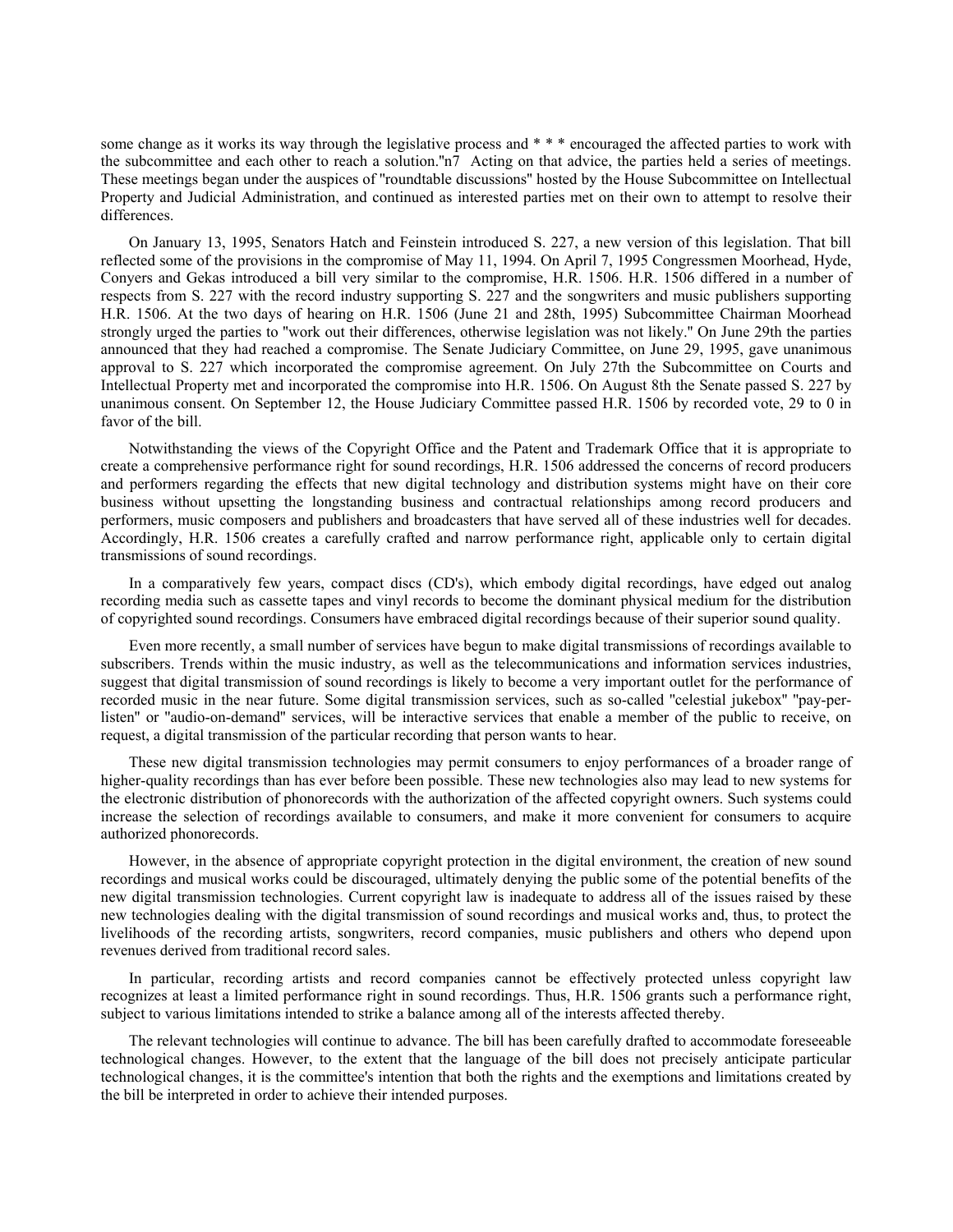An important rationale for enactment of this legislation is to address the potential impact on the prerecorded music industry of digital subscription and interaction services. The sale of many sound recordings and the careers of many performers have benefitted considerably from airplay and other promotional activities provided by both noncommercial and advertiser-supported, free over-the-air broadcasting. The radio industry has grown and prospered with the availability and use of prerecorded music. H.R. 1506 does not change or jeopardize the mutually beneficial economic relationship between the recording and traditional broadcasting industries.

This legislation is a narrowly crafted response to one of the concerns expressed by representatives of the recording community, namely that certain types of subscription and interaction audio services might adversely affect sales of sound recordings and erode copyright owners' ability to control and be paid for use of their work. Subscription and interactive audio services can provide multi-channel offerings of various music formats in CD-quality recordings, commercial free and 24 hours a day.

Copyright owners of sound recordings should enjoy protection with respect to interactive and certain digital subscription performances. By contrast, free over-the-air broadcasts are available without subscription, do not rely on interactive delivery, and provide a mix of entertainment and non-entertainment programming and other public interest activities to local communities to fulfill a condition of the broadcasters' license. The Committee has considered these factors in concluding not to include free over-the-air broadcast services in the legislation. Other media, such as cable television also undertake public interest activities, but they provide subscription or interactive service which establish the basis for subjecting them to the requirements of this legislation.

The limited right created by this legislation reflects changed circumstances -- that is, the commercial exploitation of new technologies in ways that may change the way prerecorded music is distributed to the consuming public. It is the intent of this legislation to provide copyright holders of sound recordings with the ability to control the distribution of their product by digital transmissions, without hampering the arrival of new technologies, and without imposing new and unreasonable burdens on radio and television broadcasters, which often promote, and appear to pose no threat to, the distribution of sound recordings.

In deciding to grant a new exclusive right to perform copyrighted sound recordings publicly by means of digital audio transmission, it is important to strike a balance among all of the interests affected thereby. That balance is reflected in various limitations on the new performance rights that are set forth in the bill's amendments to section 114 of title 17 and described in detail later in this report. Two of the concerns that motivated certain of the limitations on exclusive rights are deserving of particular mention. First, concern was expressed that granting a performance right in sound recordings would make it economically infeasible for some transmitters to continue certain uses of sound recordings. This concern is addressed by various limitations on the exclusive right:

H.R. 1506 applies only to digital audio transmissions. Purely analog transmissions are not covered, and neither are digital transmissions of audiovisual works;

H.R. 1506 contains a number of exemptions from the exclusive right that are directed toward specific uses of sound recordings. Probably most important, nonsubscription transmissions (i.e., transmissions not controlled or limited to particular recipients or for which no consideration is required to be paid), such as nonsubscription broadcast transmissions by radio and television stations, are exempted unless they are part of an interactive service; and

Nonexempt, noninteractive subscription transmissions are eligible for statutory licensing.

Second, concern was expressed that granting sound recording copyright owners an exclusive performance right could limit opportunities for the performance of musical works. That concern is addressed by the limitations described above and also by the provisions of section  $114(d)(3)$ , which impose certain limitations on the granting of exclusive licenses under the new performance right in order not to hinder the growth of interactive services.

It is important to recognize that these limitations on the new performance right (other than the limitation on exclusive licensing of interactive services contained in section  $114(d)(3)$ ) do not apply to interactive digital transmission services. Of all the new forms of digital transmission services, interactive services are most likely to have a significant impact on traditional record sales, and therefore pose the greatest threat to the livelihoods of those whose income depends upon revenues derived from traditional record sales. The Committee believes that sound recording copyright owners should have the exclusive right to control the performance of their works as part of an interactive service, and so has excluded interactive services from these limitations on the performance right.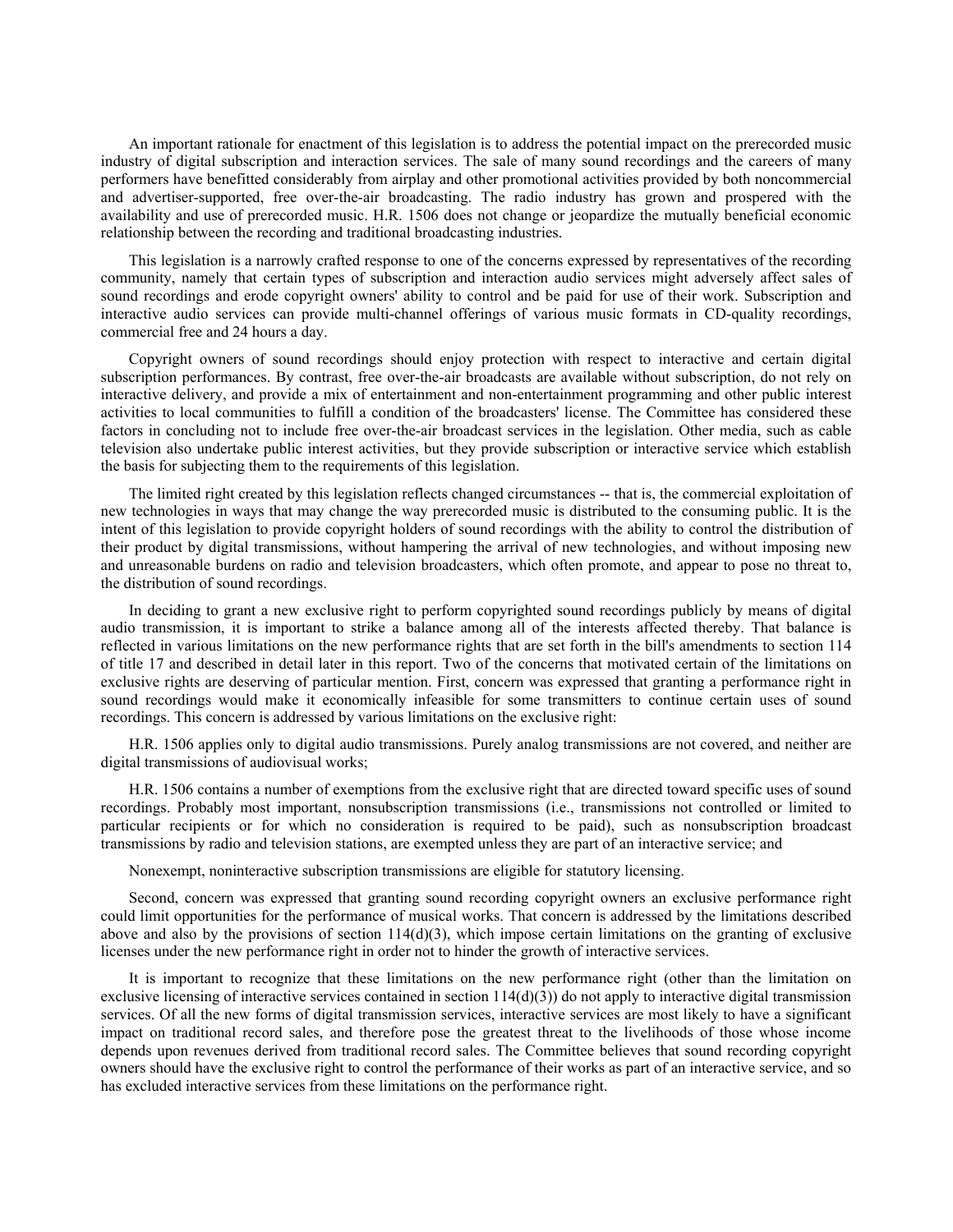The Committee was particularly concerned that this bill could be construed as affecting existing rights of the copyright owners of musical works embodied in sound recordings. The purpose of H.R. 1506 is to recognize a new limited performance right in sound recordings. As set forth in the various savings clauses of section 114(d)(4), H.R. 1506 does not limit any existing right of a sound recording or musical work of a copyright owner. To the extent, if any, that a limitation on the new right of public performance is inconsistent with the rights of a musical work or sound recording copyright owner under sections  $106(1)$  through  $106(5)$ , the copyright owner may fully exercise its exclusive rights under section 106(1) through 106(5), and obtain the remedies provided by title 17 pursuant to such rights, notwithstanding any limitations on the new right of public performance. The limitations on exclusive rights contained in section 107 through 113, in sections 116 through 120, and in the unamended portions of sections 114 and 115 are likewise unchanged by this bill.

The Committee is aware of ongoing discussions and attempts at greater international harmonization of copyright and neighboring rights at the World Intellectual Property Organization (WIPO), in discussions within the G-7, and other forums. This legislation reflects a careful balancing of interests, reflecting the statutory and regulatory requirements imposed on U.S. broadcasters, recording interests, composers, and publishers, and the recognition of the potential impact of new technologies on the recording industry. The purpose and scope of this new right are clearly laid out in the bill and this report. The underlying rationale for creation of this limited right is grounded in the way the market for prerecorded music has developed, and the potential impact on that market posed by subscription and interactive services -- but not by broadcasting and related transmissions.

### **Hearings**

The Committee's Subcommittee on Courts and Intellectual Property held two days of hearings on H.R. 1506 on June 21 and June 28, 1995. On June 21st testimony was received from the following six witnesses: Mr. Jason S. Berman, Chairman and Chief Executive Officer of the Recording Industry Association of America; Mr. Wayland D. Holyfield, Board Member of the American Society of Composers Authors and Publishers; Mr. Edward P. Murphy, President and Chief Executive Officer of the National Music Publishers Association; and Mr. Marvin Berenson, Senior Vice President and General Counsel of the Broadcast Music, Inc.; Mr. Edward O. Fritts, President of the National Association of Broadcasters; and Mr. Jerold H. Rubinstein, Chairman and Chief Executive Officer of the International Cablecasting Technologies, Inc.

On June 28th testimony was heard from the following four witnesses: The Honorable Bruce Lehman, Assistant Secretary of Commerce and Commissioner of Patents and Trademarks of the Patent and Trademark Office of the United States Department of Commerce; and Ms. Marybeth Peters, Register of Copyrights of the Copyright Office of the United States Library of Congress; Mr. Dennis Dreith, President of the Recording Musicians' Association of the United States and Canada; and Mr. Barry Bergman, President of the International Managers Forum.

#### **Committee Consideration**

On July 27, 1995 the Subcommittee on Courts and Intellectual Property met in open session and ordered reported the bill H.R. 1506, as amended, by a voice vote, a quorum being present. On September 12, 1995, the Committee met in open session and ordered reported the bill H.R. 1506, amended, by a recorded vote of 29 in favor and 0 opposed, a quorum being present.

## **Vote of the Committee**

Mr. Moorhead called up H.R. 1506 as amended by the Subcommittee on Courts and Intellectual Property, then offered an amendment in the nature of a substitute to the Subcommittee amendment which contained technical and clarifying changes in order to conform H.R. 1506 to the Senate-passed bill, S. 227. That amendment passed on voice vote. The Subcommittee amendment then passed on voice vote. Mr. Moorhead then moved adoption of H.R. 1506 as amended. The motion carried on a recorded vote of 29 in favor and 0 opposed, a quorum being present.

*rollcall no. 1*

*Subject: H.R. 1506 Final Passage. Agreed to 29-0.*

Ayes Nays Present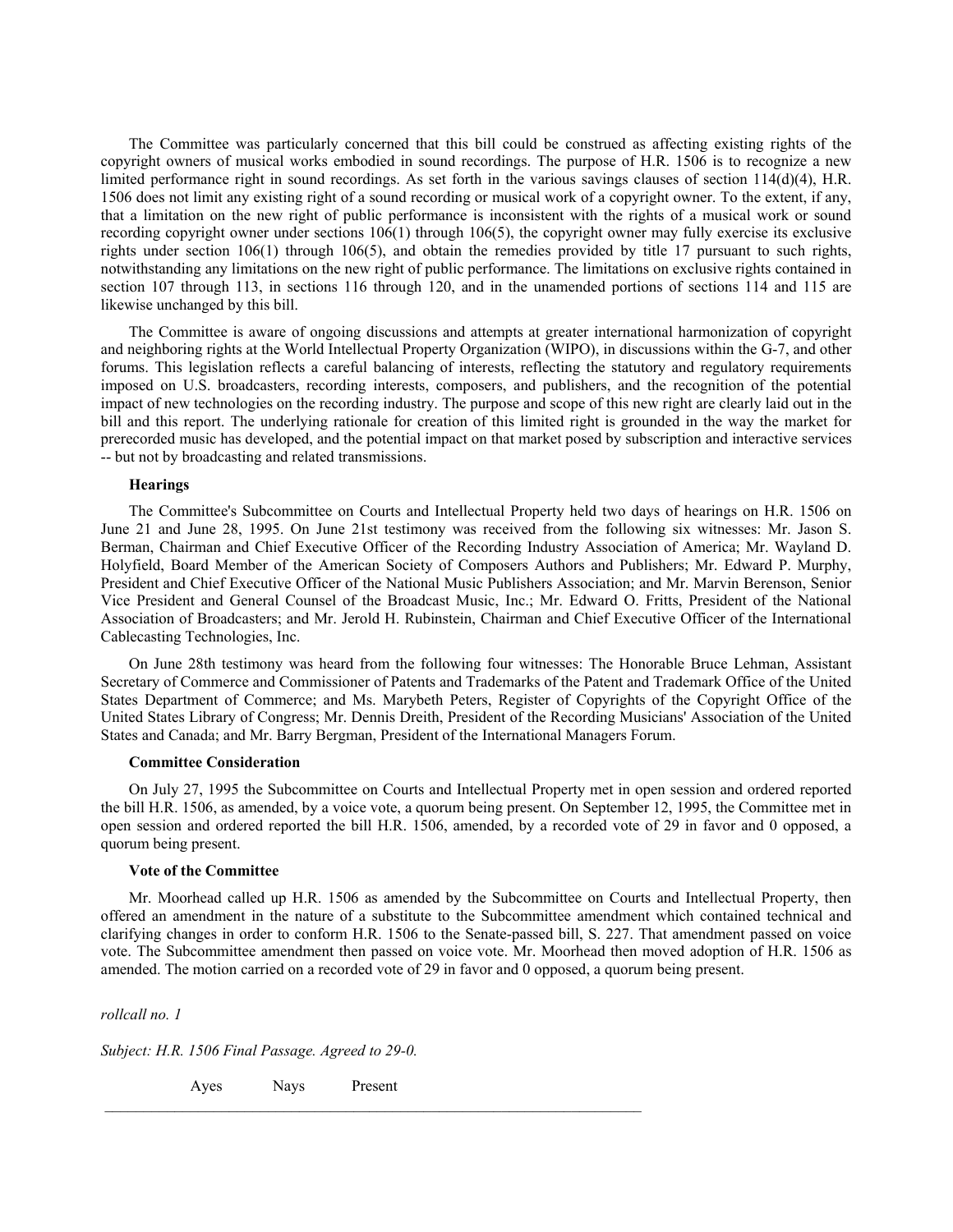| Mr. Moorhead<br>X |                |   |
|-------------------|----------------|---|
| Mr.<br>X          |                | . |
| Sensenbrenner     |                |   |
| Mr. McCollum<br>X | .              | . |
| Mr. Gekas<br>X    |                | . |
| Mr. Coble<br>X    | .              | . |
| Mr. Smith (TX) X  | .              | . |
| Mr. Schiff X      |                | . |
| Mr. Gallegly X    | .              |   |
| Mr. Canady X      | .              | . |
| Mr. Inglis $X$    |                | . |
| Mr. Goodlatte X   | .              | . |
| Mr. Buyer         |                | . |
| Mr. Hoke<br>X     | .              | . |
| Mr. Bono X        | .              | . |
| Mr. Heineman X    | .              | . |
| Mr. Bryant (TN)   | .              | . |
| Mr. Chabot X      |                | . |
| Mr. Flanagan X    | .              | . |
| Mr. Barr X        |                | . |
| Mr. Conyers X     | .              | . |
| Mrs. Schroeder X  | .              | . |
| Mr. Frank X       | .              | . |
| Mr. Schumer       | .              | . |
| Mr. Berman X      |                | . |
| Mr. Boucher X     | .              | . |
| Mr. Bryant (TX) X | .              | . |
| Mr. Reed X        | .              | . |
| Mr. Nadler        | .              | . |
| Mr. Scott X       | .              | . |
| Mr. Watt X        | .              | . |
| Mr. Becerra       | .              | . |
| Mr. Serrano       | .              | . |
| Ms. Lofgren X     | .              | . |
| Ms. Jackson-Lee X |                |   |
| Mr. Hyde,<br>X    |                |   |
| Chairman          |                |   |
| Total 29          | $\overline{0}$ |   |

## **Committee Oversight Findings**

In compliance with clause 2(l)(3)(A) of rule XI of the Rules of the House of Representatives, the Committee reports that the findings and recommendations of the Committee, based on oversight activities under clause 2(b)(1) of rule X of the Rules of the House of Representatives, are incorporated in the descriptive portions of this report.

# **Committee on Government Reform and Oversight Findings**

No findings or recommendations of the Committee on Government Reform and Oversight were received as referred to in clause 2(l)(3)(D) of rule XI of the Rules of the House of Representatives.

## **New Budget Authority and Tax Expenditures**

Clause  $2(1)(3)(B)$  of House Rule XI is inapplicable because this legislation does not provide new budgetary authority or increased tax expenditures.

# **Congressional Budget Office Cost Estimate**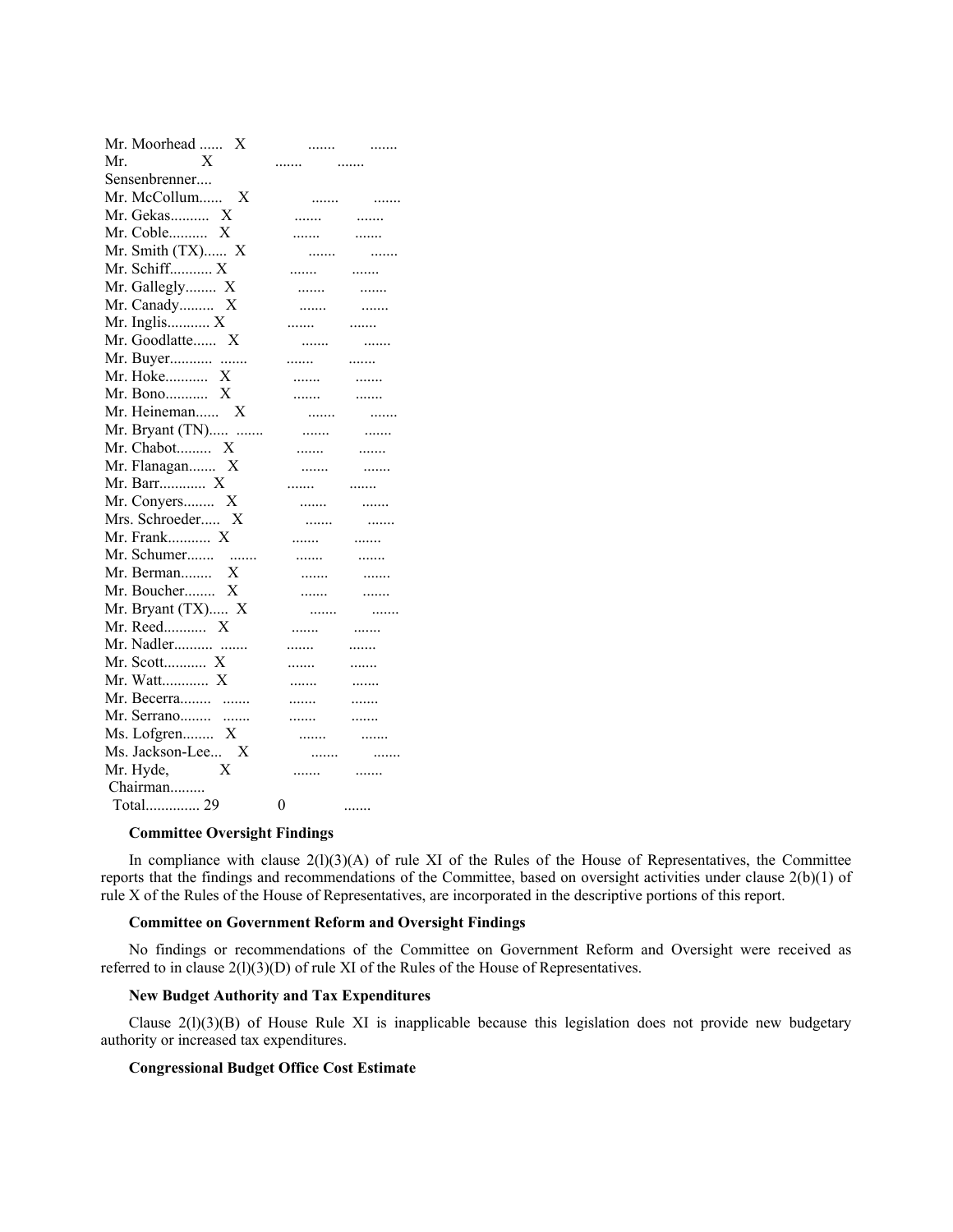In compliance with clause  $2(1)(C)(3)$  of rule XI of the Rules of the House of Representatives, the Committee sets forth, with respect to the bill, H.R. 1506, the following estimate and comparison prepared by the Director of the Congressional Budget Office under section 403 of the Congressional Budget Act of 1974:

U.S. Congress, Congressional Budget Office, Washington, DC,

September 19, 1995.

Hon. Henry J. Hyde, Chairman, Committee on the Judiciary, House of Representatives, Washington, DC.

Dear Mr. Chairman:

The Congressional Budget Office has prepared the enclosed cost estimate for H.R. 1506, the Digital Performance Right in Sound Recordings Act of 1995.

Enacting H.R. 1506 would affect direct spending and receipts. Therefore, pay-as-you-go procedures would apply to the bill.

If you wish further details on this estimate, we will be pleased to provide them.

Sincerely,

James L. Blum \_\_\_\_\_\_\_\_\_\_\_\_\_\_\_\_\_(For June E. O'Neill, Director).

Enclosure.

*congressional budget office cost estimate*

1. Bill number: H.R. 1506.

2. Bill title: Digital Performance Right in Sound Recordings Act of 1995.

3. Bill status: As ordered reported by the House Committee on the Judiciary on September 12, 1995.

4. Bill purpose: H.R. 1506 would create a system to ensure that recording artists and companies are compensated for public performances of their works by means of certain types of digital audio transmissions. The bill would require most subscription users of sound recordings to obtain a statutory license in order to broadcast these creative works, and would guarantee a license to subscription users so long as they pay royalties to copyright owners.

The bill would require the Library of Congress to announce the initiation of voluntary negotiations between copyright owners and users of digital sound recordings. If the parties could not agree on a rate, the Librarian of Congress would convene a copyright arbitration panel to establish rates. H.R. 1506 would require copyright owners to deposit a portion of their receipts from royalty payments into certain escrow accounts. An independent manager jointly appointed by the copyright owners and recording artists or their representatives would then distribute the proceeds to the designated recipients.

H.R. 1506 also would expand the scope of the mechanical royalty to include the duplication and distribution of digital phonographs. The mechanical royalty is the amount of royalty paid for the physical reproduction and distribution of recorded music. It ensures that copyright owners receive compensation when their non-dramatical musical works are duplicated and distributed. The bill would require the Librarian of Congress to announce the initiation of voluntary negotiations between copyright owners and distributors of nondramatical musical works and would convene an arbitration panel, if necessary, to establish the royalty rates.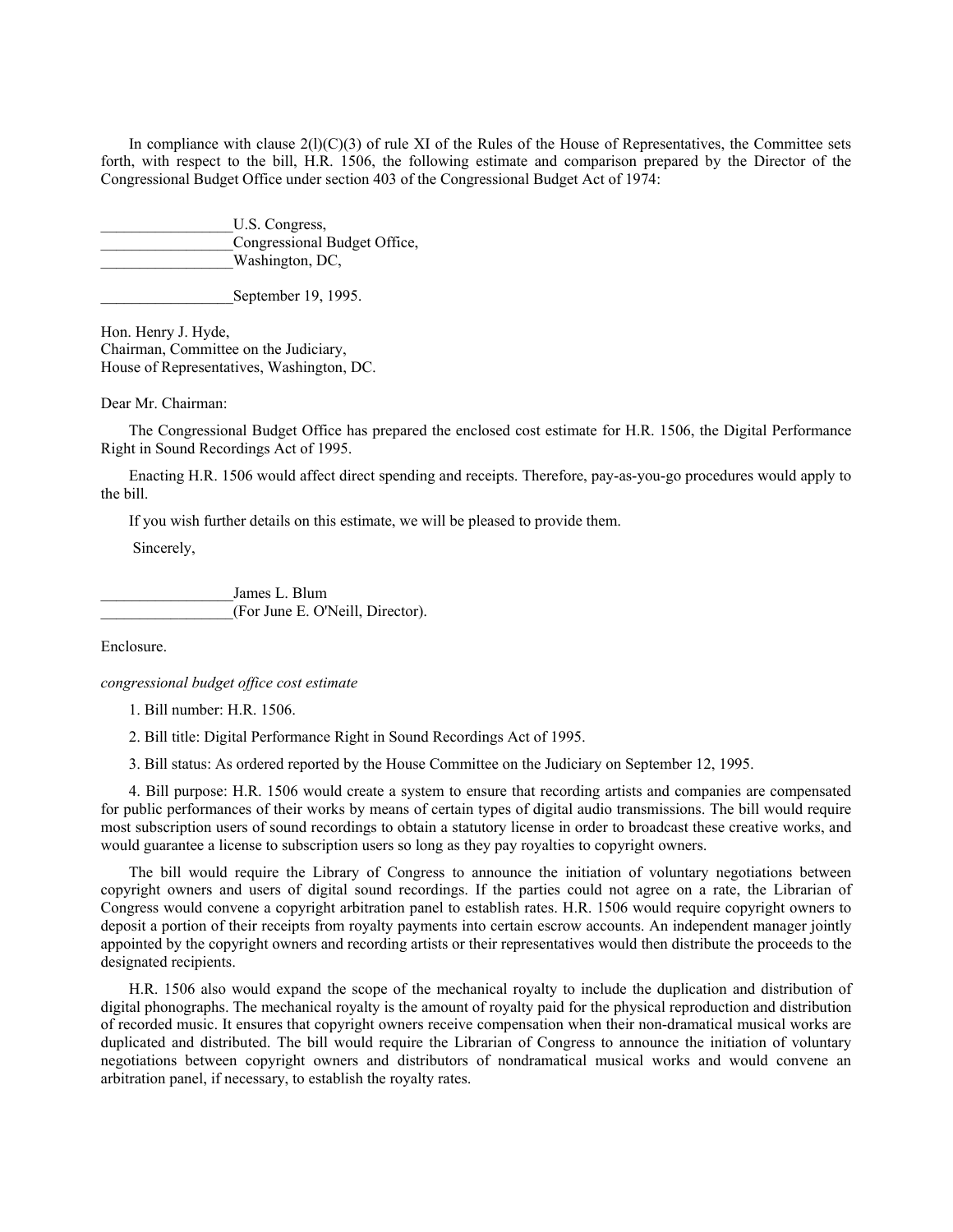5. Estimated cost to the Federal Government: The Copyright Office within the Library of Congress currently administers several funds similar to the escrow accounts that would be established under H.R. 1506. CBO expects that the Copyright Office would be asked to manage these escrow accounts as well. CBO estimates that the Copyright Office incur no significant additional cost to manage those funds. If the Copyright Office administers arbitration proceedings, CBO expects that no additional costs would be incurred because current law allows the Copyright Office to bill the parties to the dispute for the costs of arbitration.

Because H.R. 1506 would require certain parties to make payments to other parties as a result of the exercises of the sovereign power of the government, CBO believes that the payments into the escrow accounts should be included in the federal budget as governmental receipts, and the payments from the escrow accounts should be included as direct spending.

CBO expects a lag of several months between the receipt of the royalties and the distribution to the recipients. Because of this lag, CBO estimates that the net payments to the accounts will exceed the net distributions by an amount less than \$ 500,000 in the first year. In the following years, CBO expects the net annual impact of such payments on the federal deficit to be close to zero because outlays from the escrow accounts would be roughly equal to the receipts.

The costs of this bill fall within budget function 370.

6. Comparison with spending under current law: There is no current system of royalty transfers for public performances covered by H.R. 1506; hence, all receipts and spending under the bill would be new.

7. Pay-as-you-go considerations: Section 252 of the Balanced Budget and Emergency Deficit Control Act of 1985 sets up pay-as-you-go procedures for legislation affecting direct spending or receipts through 1998. Enacting H.R. 1506 would affect both direct spending and receipts; therefore the bill would be subject to pay-as-you-go procedures. However, CBO estimates that the impact on both outlays and receipts would be less than \$ 500,000 in each year. The following table summarizes the estimated pay-as-you-go impact of this bill.

|                       | 1995           | 1996             | 1997     | 1998     |  |  |
|-----------------------|----------------|------------------|----------|----------|--|--|
| Change in<br>outlays  | $\overline{0}$ | $\overline{0}$   | $\theta$ | $\theta$ |  |  |
| Change in<br>receipts | $\mathbf{0}$   | $\boldsymbol{0}$ | $\theta$ | 0        |  |  |

8. Estimated cost to State and local governments: None.

9. Estimate comparison: None.

10. Previous CBO estimate: On July 21, 1995, CBO provided a cost estimate for S. 227, the Digital Performance Right in Sound Recordings Act of 1995 as ordered reported by the Senate Committee on the Judiciary. The two bills differ in that H.R. 1506 would require the Librarian of Congress to oversee negotiations and review rates for the expansion of the mechanical royalty. H.R. 1506 also would set more stringent requirements for subscription users to qualify for a statutory license. In all other regards the bills are very similar and CBO has estimated the same budgetary impact for both bills.

11. Estimate prepared by: Rachel Forward.

12. Estimate approved by: Robert A. Sunshine for Paul N. Van de Water, Assistant Director for Budget Analysis.

#### **Inflationary Impact Statement**

Pursuant to clause 2(l)(4) of rule XI of the Rules of the House of Representatives, the Committee estimates that H.R. 1506 will have no significant inflationary impact on prices and costs in the national economy.

# **Section-by-Section Analysis and Discussion**

#### *Section 1. Short title*

Section one sets forth the title of the bill.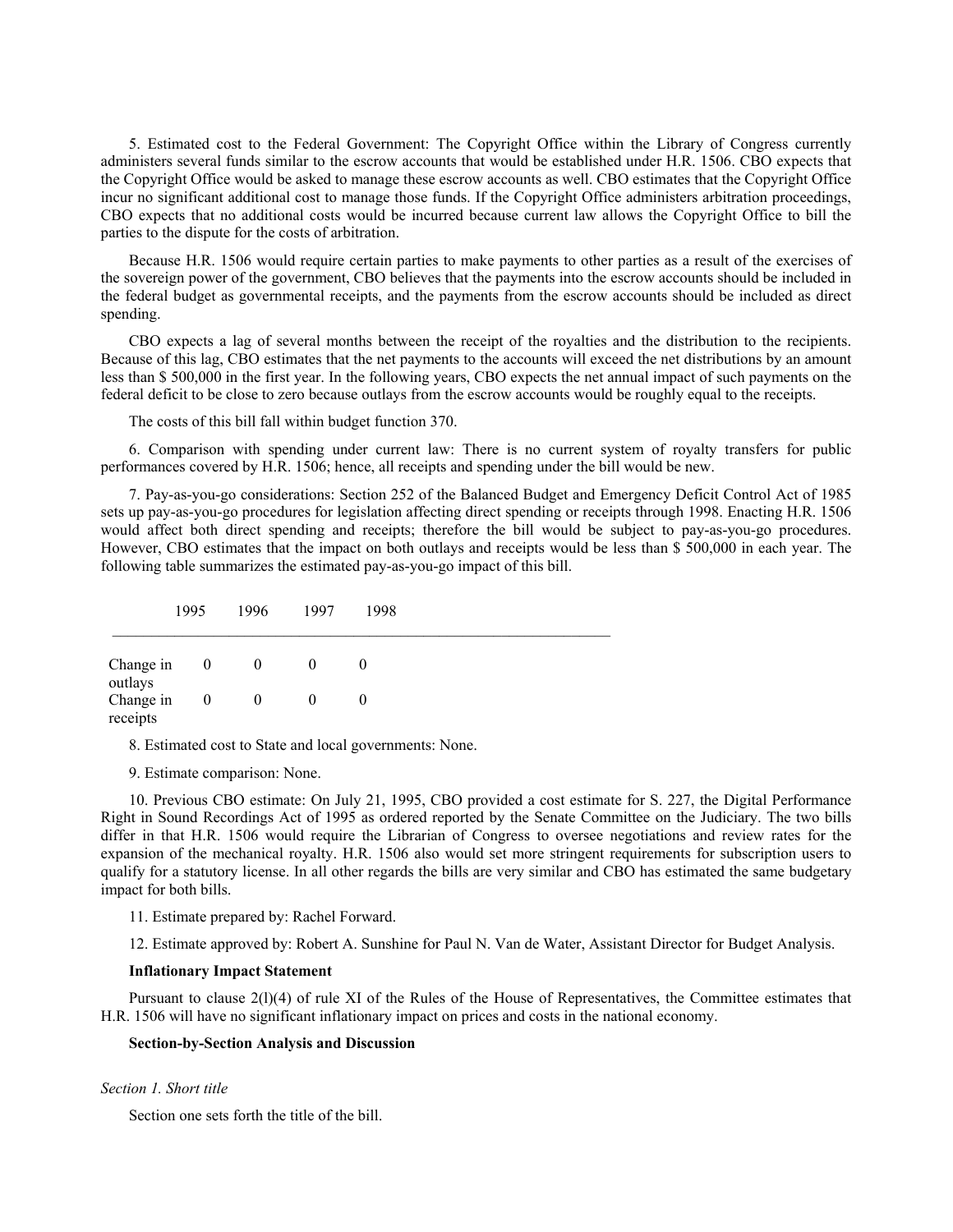## *Section 2. Exclusive rights in copyright works*

Section 2 amends *17 U.S.C. 106* by adding a new exclusive right giving copyright owners of sound recordings the right to perform their works publicly by means of a digital audio transmission. The precise language of the new right is intended to exclude from coverage digital transmissions of audiovisual works, analog transmissions, and performances that are not transmitted.

### *Section 3. Scope of exclusive rights in sound recordings*

Section 3 deletes the existing subsection (d) in Sec. 114 and replaces it with six new subsections (d),  $(3)$ ,  $(f)$ ,  $(g)$ ,  $(h)$ and (i).

### *(d) Limitations on exclusive right*

The new subsection (d) contains four paragraphs that define the scope of the new exclusive right created in Sec. 106(6). The first paragraph delineates exempt transmissions and retransmissions that create no liability; the second paragraph sets out a statutory license for certain subscription transmissions; and the third paragraph delineates the sound recording rightsholder's exclusive right to license transmissions for interactive services. The fourth paragraph, a savings clause, refers to rights that are not otherwise limited.

*(1) Exempt Transmissions and Retransmissions.* Paragraph 144(d)(1) exempts certain types of transmissions and retransmissions, provided they are not part of an interactive service. An ''interactive service'' is defined in Sec. 114(j)(4) as a service that enables a listener to receive a transmission of a particular sound recording on request (e.g., an ''audioon-demand service'').

Subparagraph  $(A)(i)$  exempts: a nonsubscription transmission other than a retransmission; (ii) an initial nonsubscription retransmission made for direct reception by members of the public of a prior or simultaneous incidental transmission that is not made for direct reception by members of the public; or (iii) a nonsubscription broadcast transmission.

Subparagraph (B) exempts certain retransmissions of nonsubscription broadcast transmissions, including certain: (i) retransmissions of a radio station by multichannel program distributors within 150 miles of the station's transmission or, in the case of nonsubscription retransmission, by a terrestrial broadcaster, translator or repeater licensed by the FCC without regard to the 150 mile limitation; (ii) retransmissions by cable systems of radio station broadcasts on an "allband'' basis; (iii) existing retransmissions of a radio station by a satellite carrier under certain circumstances; and (iv) retransmissions of broadcasts by non-commercial educational radio stations.

Subparagraph (C) also exempts the following transmissions and retransmissions: (i) those that are solely incidental to exempt transmissions such as network feeds; (ii) those confined to a business establishment or its immediate surrounding vicinity, e.g., storecasts; (iii) those that are authorized simultaneous retransmissions of licensed transmissions, e.g., by the affiliates of a licensed transmitter (a ''through the listener'' exemption); and (iv) those by a commercial music service to a business establishment for use in the ordinary course of its business.

## *Section 114(d)(2). Subscription transmissions*

Paragraph (2) establishes "statutory licensing" for certain subscription transmissions. "Subscription" transmissions are transmissions for which subscribers are charged a fee. Under paragraph (2) transmitters are guaranteed a license so long as they pay royalties (at rates to be negotiated, or if necessary, arbitrated) and comply with the other provisions of section 114.

The statutory license places four limitations on the licensees' activities. A statutory license is not available for transmissions by an interactive service. It is also not available for subscription transmission performances that exceed the "sound recording performance complement" (as defined in Sec.  $114(j)(7)$ ). The "sound recording complement" is the performance in any three-hour period of three selections from a single record album, with no more than two selections transmitted consecutively, or of four selections by a single featured artist or from a single boxed set, with no more than three transmitted consecutively. A service that selects from multiple sources and happens to exceed these limits will still be eligible for the license if it did not willfully intend to avoid the limits by so programming the selections.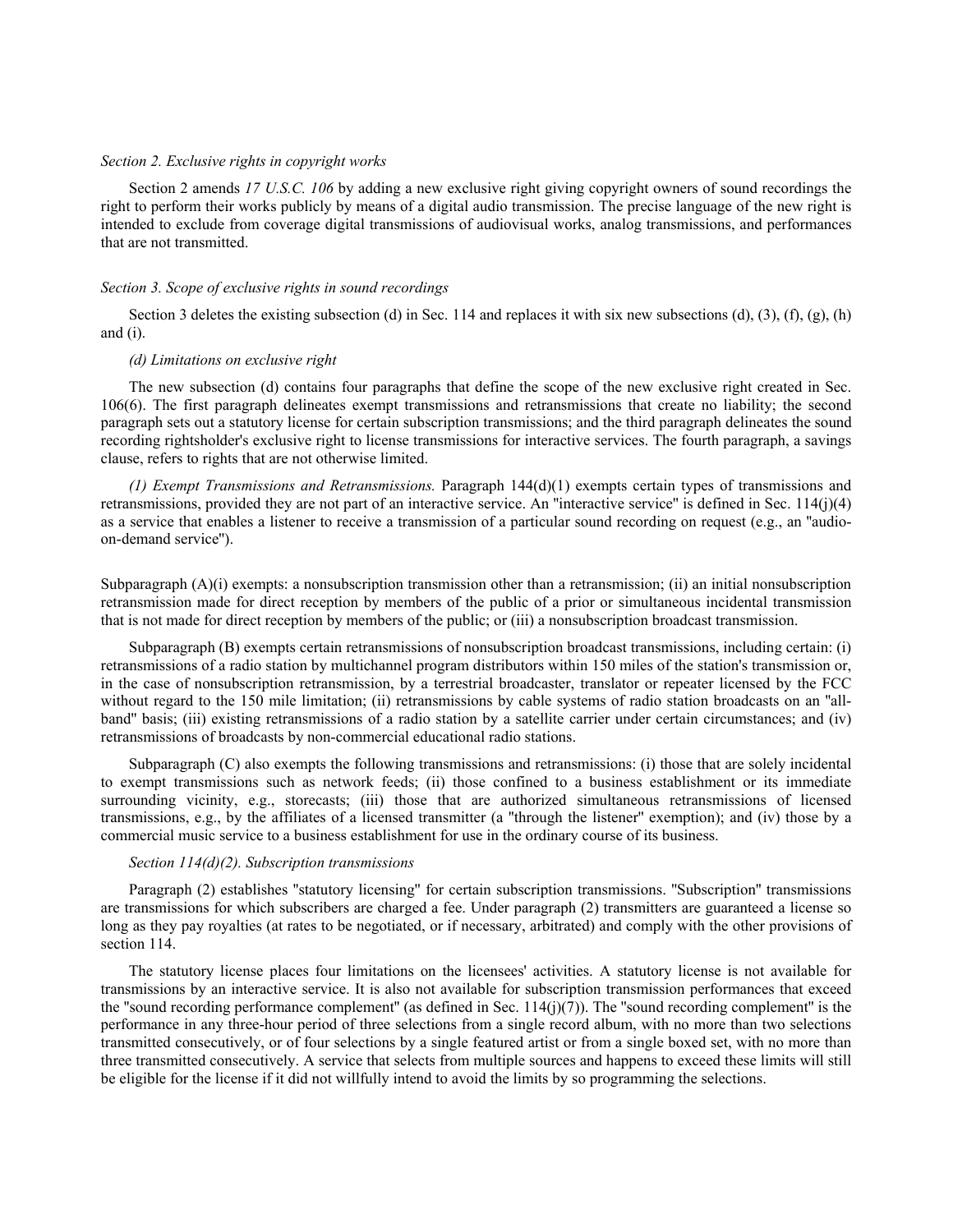In order to avoid solicitation of home taping under this license, a statutory license is unavailable for a transmission service that publishes a program guide, pre-announces selections, or causes a consumer's receiver to switch automatically from one channel to another. Finally, a statutory license is not available unless the transmission service includes the copyright management information encoded in the sound recording by the record producer.

#### *Section 114(d)(3). Licenses for transmissions by interactive services*

Limits have been based on licenses granted to interactive services in response to concerns that sound recording copyright owners might become ''gatekeepers'' to the performances of musical works. To address these concerns, the bill limits the term of an exclusive license to a maximum of twelve months at a time (twenty-four months in the case of small licensors). For purposes of this paragraph (3), the term "licensors" includes the licensing entity and any other entity under common ownership, management or control that owns sound recording copyrights. After an initial exclusive license expires, the copyright owner may not issue an exclusive renewal to that same licensee until at least thirteen months have elapsed. A licensor can avoid these limits by licensing a sufficient number of recordings to at least five different interactive services. These limits on interactive licenses, also do not apply to licenses operated for promotional transmissions. The bill also addresses the gatekeeper concern by confirming that in addition to obtaining a license for the performance of sound recordings, the interactive services must obtain a license to perform the copyrighted musical works embodied in the sound recordings that they transmit. Such a license may be obtained from the copyright owners themselves or from a ''performing rights society,'' (such as the American Society of Composers, Authors, and Publishers, Broadcast Music, Inc., or SESAC, Inc.), that licenses the public performance of nondramatic musical works on behalf of copyright owners. Finally, subparagraph (D) provides a ''through to the listener'' exemption for certain retransmissions.

### *Section 114(d)(4). Rights not otherwise limited*

These savings clauses make clear that existing exclusive rights, including specifically those of owners of copyrights in musical works and sound recordings, are not impaired in any way. The savings clause first specifies in subparagraph (A) that nothing other than what is specified in this section limits or impairs the exclusive right to perform a sound recording publicly by means of a digital audio transmission under the new section 106(6). It then goes on to clarify in subparagraph (B) that nothing in section 114 is meant to annul or limit in any way the right to publicly perform a musical work under Sec. 106(4) including by means of a digital transmission the right to reproduce, adapt and distribute a sound recording or the musical work embodied therein under Sec. 106(1), Sec. 106(2) or Sec. 106(3), or any other rights or remedies found either in other clauses of Sec. 106 or elsewhere in title 17 as such rights exist before or after the enactment of H.R. 1506. Subparagraph (C) ensures that where an activity implicates a sound recording copyright owner's rights under both section 106(6) and some other clause of section 106, the limitations contained in section 114 shall not be construed to limit or impair in any way any other rights the copyright owner may have, or any other exemptions to which users may be entitled, with respect to the particular activity.

Under existing principles of copyright law, the transmission or other communication to the public of a musical work constitutes a public performance of that musical work. The digital transmission of a sound recording that results in the reproduction by or for the transmission recipient of a phonorecord of that sound recording implicates the exclusive rights to reproduce and distribute the sound recording and the musical work embodied therein. New technological uses of copyrighted sound recordings are arising which require an affirmation of existing copyright principles and application of those principles to the digital transmission of sound recordings, to encourage the creation of and protect rights in those sound recordings and the musical works they contain.

#### *Section 114(e). Authority of negotiations*

Under subsection  $(e)(1)$ , owners of copyrights and operators of digital services may negotiate licensing agreements for statutory licenses ''notwithstanding any provision of the antitrust laws.'' This exemption is patterned after those contained in existing copyright law (see, e.g., *17 U.S.C. Sec. 118*(b), noncommercial broadcasting), with the added provision that any common agents must be nonexclusive. In this context, this is a very limited antitrust exemption. It simply authorizes the copyright holders to take actions which are necessary to effectuate Congress's intent to enable the statutory goals to be met. It is important to emphasize that it encompasses only certain actions that are taken, and those actions must be taken in conjunction with the statutory license only, the level of which can be set by the copyright arbitration royalty panel convened by the Librarian of Congress if an agreement is not reached between the parties. Thus, unlike a broad antitrust exemption, this provision should not result in anticompetitive terms being imposed on consumers. If supracompetitive rates are attempted to be imposed on operators, the copyright arbitration royalty panel can be called on to set an acceptable rate.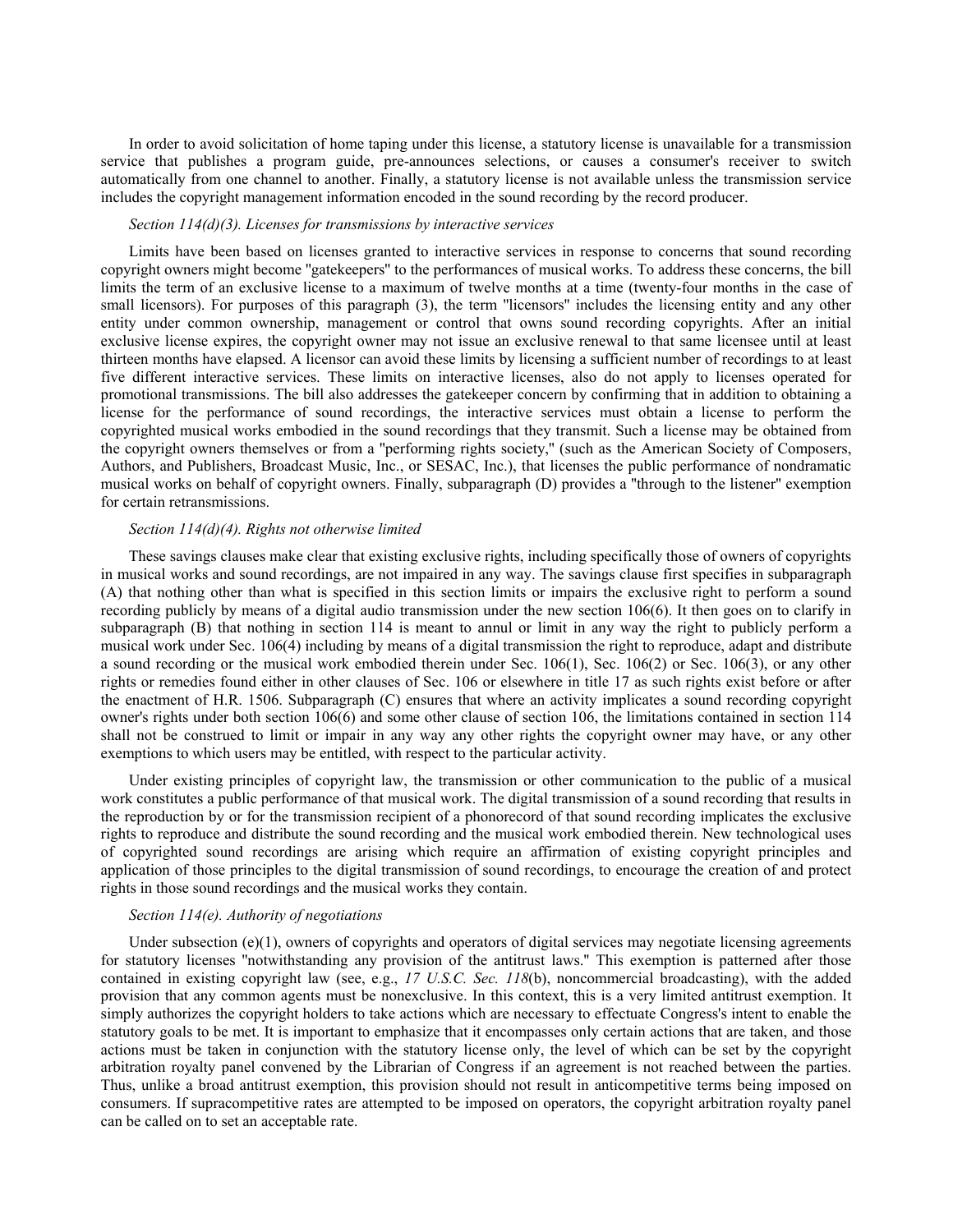The exemption also is only available if any common agents designated are nonexclusive, thus preserving the ability to negotiate directly with and seek to secure a statutory license from a copyright owner directly. This should prevent copyright owners from using any common agent to demand supracompetitive rates from operators.

Subsection (e)(2) addresses non-statutory licensing. For those types of licenses, there is no antitrust exemption. Each copyright owner and each entity performing sound recordings must establish the royalty rates and license terms on their own. They may use common agents only to perform a clearinghouse function and not for rate-setting.

#### *Section 114(f). Licenses for nonexempt subscription transmissions*

This provision describes the procedures by which royalty rates for statutory licenses of subscription transmissions will be determined. The rates will either be negotiated, or if necessary, the Librarian of Congress will convene a Copyright Arbitration Royalty Panel (CARP) to set the rates through arbitration, consistent with existing rate-setting procedures under the Copyright Act.

More specifically, the terms and rates for subscription transmissions that qualify for a compulsory license may be determined by voluntary negotiation in a proceeding initiated by the Librarian of Congress. The first negotiated licenses cover a period beginning with the effective date of the Act and ending on December 31, 2000, and must distinguish among the different types of digital audio transmission services in operation when the agreements were reached.

If no agreements are reached, or for those persons not included in the agreements that are reached and who file a petition for arbitration, the Librarian is to convene a CARP to set the terms and rates. The panel may take into account any agreements that have been reached in determining the rates. The Librarian is directed to establish requirements for recordkeeping and giving reasonable notice to copyright owners of the use of their sound recordings.

The same procedures -- voluntary negotiations and then perhaps the convening of a CARP will be initiated every five years beginning in the year 2000 and whenever a petition is filed informing the Librarian of Congress that a new type of digital audio transmission service is about to become operational.

Entities digitally transmitting sound recordings by means of a qualifying subscription transmission may avoid liability for infringement by paying the royalty fees and complying with the notice requirements, or if rates have not yet been set, agreeing to pay them as they are determined.

### *Section 114(g). Proceeds from licensing of subscription transmissions*

In the absence of the applications of the work made for hire doctrine of the copyright law, record companies, as authors of the sound engineering, and performers, as authors of their recorded interpretations, are joint authors of a sound recording. However, the work made for hire doctrine often applies to recorded performances. Under this doctrine, upon creation of the sound recording, record companies are authors of both the performance and the sound engineering portions of the sound recordings, and thus the sole rightsholders. Performers, in these cases, receive their compensation for the performance from the rightsholder on a contractual basis. The Committee intends the language of section 114(g) to ensure that a fair share of the digital sound recording performance royalties goes to performers according to the terms of their contracts. Subsection (g) then, refers to all royalties generated by the new digital performance right.

Paragraph (1) of subsection (g) directs payments to performers for nonstatutory sound recording performances. In such cases, the bill requires a rightsholder to make payments according to the terms of its contracts with performers, as follows: 45% to the featured artists allocated on a per sound recording basis; 2 1/2 % to the background musicians; and 2 1/2 % to the background vocalists.

Paragraph (2) of subsection (g) sets out a formula for receipts from statutory licensing to be divided equally between sound recording copyright owners and recording artists allocated on a per sound recording basis. In each case, nonfeatured artist funds are deposited in escrow accounts managed by independent administrators, jointly chosen by copyright owners of sound recordings and the musicians' or vocalists' unions -- the American Federation of Musicians and the American Federation of Television and Radio Artists, respectively. The Committee believes that it will be especially important for these independent administrators to identify and pay those vocalists and musicians who are not members of the union. They must establish procedures designed to enable all eligible parties to receive royalties, including nonunion members.

*Section 114(h). Licensing to affiliates*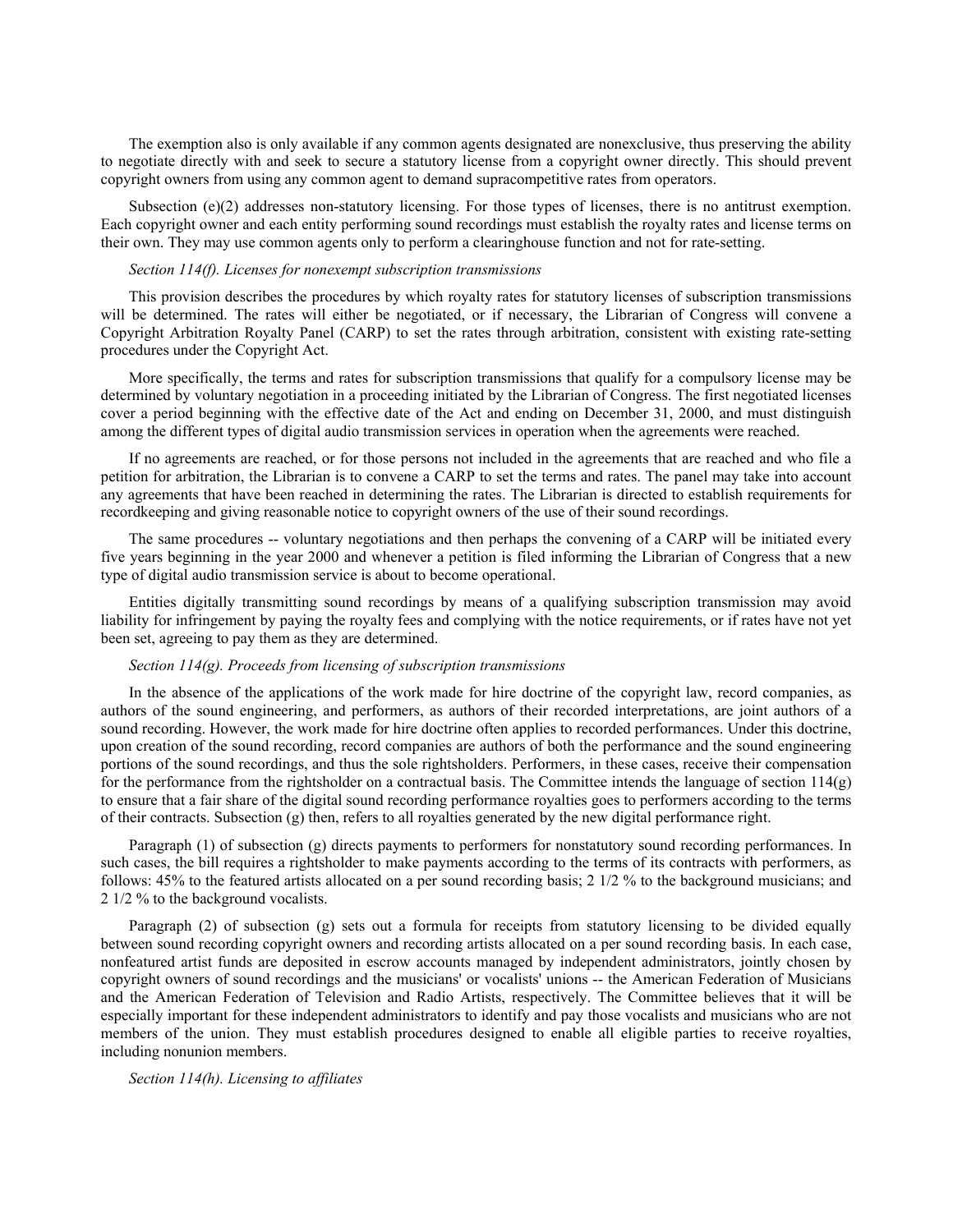Subsection (h) addresses the issue of vertical integration among companies involved in both the music and the subscription service business. This section is designed to assure that, if a record company grants a performance license to an affiliated entity, it must make performance licenses available to other similar services on no less favorable terms. An ''affiliated entity'' is defined as an entity other than an interactive service, in which the licensor has any direct or indirect partnership or any ownership interest amounting to 5 percent or more of stock.

Although licenses must be made available to similarly situated entities, the license terms may differ according to material differences in their scope. The requested license may vary with respect to differences in price, duration and terms and to accommodate differences in geographic region, as well as numbers of subscribers or other relevant factors that may justify different terms and conditions.

This licensing to affiliate provision does not apply to promotional transmissions of up to 45 seconds. Nor does it apply to licenses to interactive services.

#### *Section 114(i). No effect on royalties for underlying works*

To dispel the fear that license fees for sound recording performance may adversely affect music performance royalties, subsection (i) makes an express statement of Congressional intent: license fees for music performance shall not be reduced by reason of obligations to pay royalties under this bill.

### *Section 114(j). Definitions*

## *Section 114(j)(1) -- ''affiliated entity''*

A digital transmission service is considered affiliated with a licensor when the licensor has any direct or indirect partnership or any ownership interest of more than 5 percent of the outstanding voting or nonvoting stock in the entity engaging in digital audio transmissions. An entity engaging in interactive services cannot be an affiliated entity under this definition; but to the extent that an entity is engaging in digital transmissions that are not interactive, it can qualify as an affiliated entity for that purpose alone.

#### *Section 114(j)(2) -- ''broadcast transmission''*

Transmissions made by a terrestrial broadcast station licensed as such by the Federal Communications Commission come within this definition.

## *Section 114(j)(3) -- ''digital audio transmission''*

This phrase means a transmission in a digital format (or any other nonanalog format that might currently exist or be developed in the future) that embodies the transmission of a sound recording. A transmission that is only partly in a digital or nonanalog format satisfies this definition. (See section 101 definition of ''digital transmission.'') A transmission of an audiovisual work does not come within this definition.

This definition makes clear that the performance right recognized herein applies only to digital transmissions of sound recordings and that nothing in the bill creates any new copyright liability with respect to the transmission of a motion picture or other audiovisual work, whether digital or analog, whether subscription or nonsubscription, and whether interactive or noninteractive.

#### *Section 114(j)(4) -- ''interactive service''*

The phrase ''interactive service'' is defined, in part, as a service that ''enables a member of the public to receive, on request, a transmission of a particular sound recording. \* \* \*'' This term is intended to reach, for example, a service that enables an individual to make a request (by telephone, e-mail, or otherwise) to a service that will send a digital transmission to that individual or another individual of the specific sound recording that had been requested by or on behalf of the recipient. Thus, it would include such services commonly referred to as ''audio-on-demand,'' ''pay-perlisten" or "celestial jukebox" services. The term also would apply to an on-line service that transmits recordings on demand, regardless of whether there is a charge for the service or for any transmission. But as the second sentence of the definition makes clear, the term ''interactive service'' is not intended to cover traditional practices engaged in by, for example, radio broadcast stations, through which individuals can ask the station to play a particular sound recording as part of the service's general programming available for reception by members of the public at large.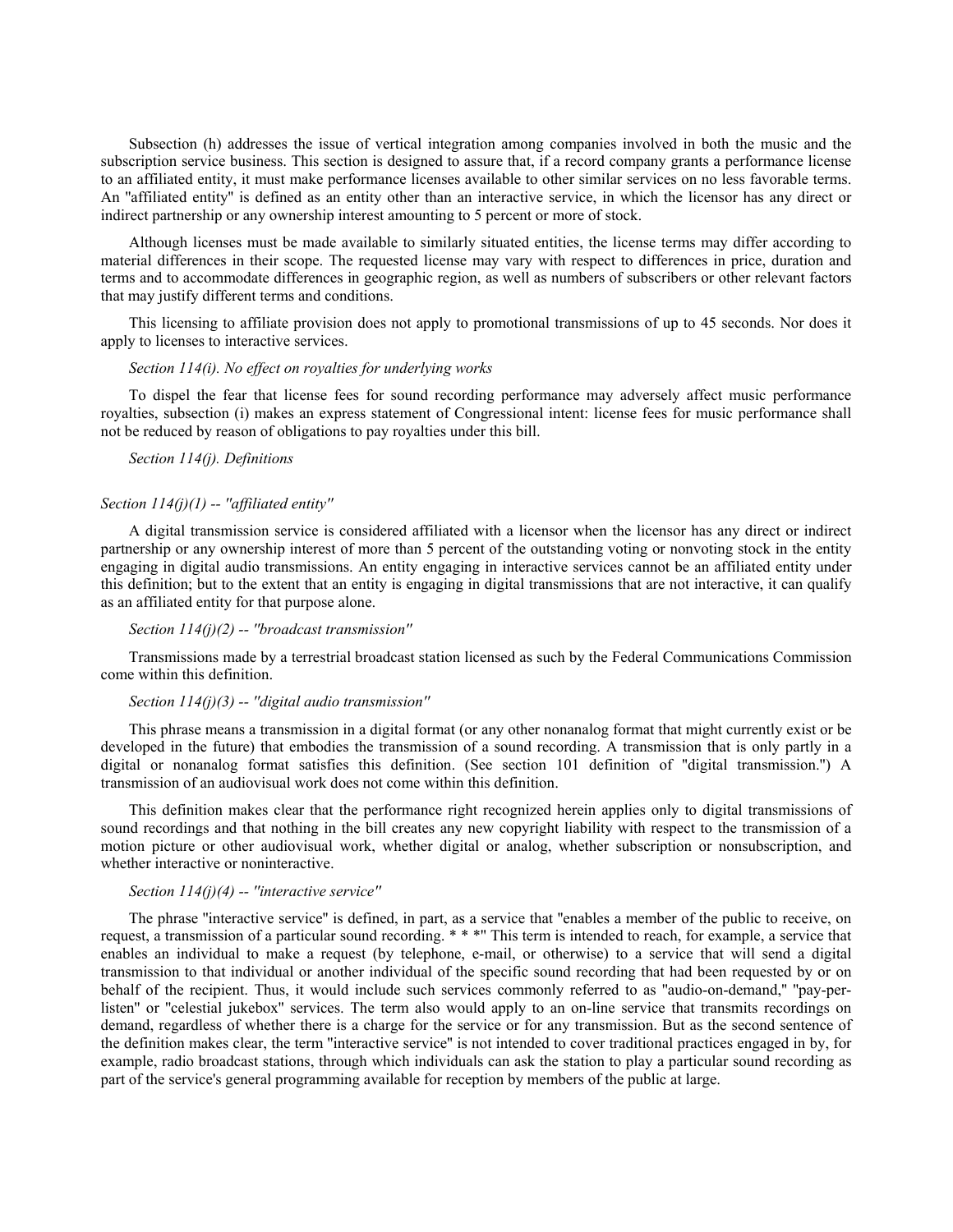If an entity offering a nonsubscription service (such as a radio or television station) chooses to offer an interactive service as a separate business, or only during certain hours of the day, that decision does not affect the exempt status of any component of the entity's business that does not offer an interactive service. In other words, each transmission should be judged on its own merits with regard to whether it qualifies as part of an ''interactive'' service. The third sentence of the definition of ''interactive service'' is intended to make this clear.

#### *Section 114(j)(5) -- ''nonsubscription transmission''*

This term includes any transmission that does not come within the definition of ''subscription'' transmission.

#### *Section 114(j)(6) -- ''retransmission''*

As the definition of ''retransmission'' makes clear, that term includes any further retransmission of the same transmission. That is, the term ''retransmission'' is intended to cover both an initial retransmission of a transmission (such as by a satellite carrier) and any further transmission of that transmission (such as by a cable system). Of course, the fact that a further simultaneous transmission qualifies as a ''retransmission'' does not by itself mean that it is exempt under any particular paragraph of section  $114(d)(1)$ . To qualify for the  $114(d)(1)(C)(ii)$  exemption, for example, a retransmission would need to be made by a business establishment on its premises or the immediately surrounding vicinity. Except as otherwise provided, a transmission is a retransmission only if it is simultaneous with the initial transmission. The term ''simultaneous'' is used throughout this definition (and throughout the bill) to refer to retransmissions that are essentially simultaneous. Although there may be momentary time delays resulting from the technology used for retransmissions, such delays do not affect the status of the retransmissions as simultaneous.

## *Section 114(j)(7) -- ''sound recording performance complement''*

The ''sound recording performance complement'' defines the metes and bounds of programming available to be transmitted under the statutory license grant in subsection (f). The definition is intended to encompass certain typical programming practices such as those used on broadcast radio. It does not extend to the performance of albums in their entirety, or the performance over a short period of time of a substantial number of different selections by a particular artist or from a particular phonorecord or compilation of phonorecords. Transmissions that exceed the limits of the complement are not eligible for a statutory license under subsection (f).

The definition provides that for a transmission to be within the complement, it must not include, on a particular channel in any rolling 3-hour period, more than three selections from any one phonorecord, and no more than two of those selections can be transmitted consecutively. The transmission also must not include, on a particular channel in any rolling 3-hour period, more than four selections by the same featured artist or from any boxed set or compilation of phonorecords, and no more than three of those selections can be transmitted consecutively. Whether selections are consecutive is determined by the sequence of the sound recordings transmitted, regardless of whether some tones or other brief interlude is transmitted between the sound recordings.

The requirement of ''different selections'' permits the performance of the same selection in excess of the numerical limits. This is intended to facilitate under the statutory license the programming of music formats that tend to repeat the same selections of music, such as "top 40" formats.

To avoid imposing liability for programming that unintentionally may exceed the complement, the complement is limited to the performance of sound recordings ''from'' a particular phonorecord. Many phonorecords include sound recordings that also appear on other phonorecords or compilations, such as the ''greatest hits'' of a particular artist, decade or genre of music. Similarly, the same sound recordings may appear on separate compilations under the names of different featured artists. It is not the intention of this legislation to impose liability where selections that are performed from separate phonorecords also may be incorporated on a different phonorecord or compilation, or also may appear on a different phonorecord under the name of another featured artist, in the absence of an intention by the performing entity to knowingly circumvent the numerical limits of the complement.

The complement is to be evaluated as of the time of ''the programming of the multiple phonorecords,'' rather than at the time of transmission. This avoids imposing liability for programming that occurs such as a week or two in advance of transmission that unintentionally exceeds the complement such as where, between the time of the programming and transmission, a phonorecord or set or compilation of phonorecords may be released that embodies selections previously programmed by the transmitting entity from multiple phonorecords.

*Section 114(j)(8) -- ''subscription transmission''*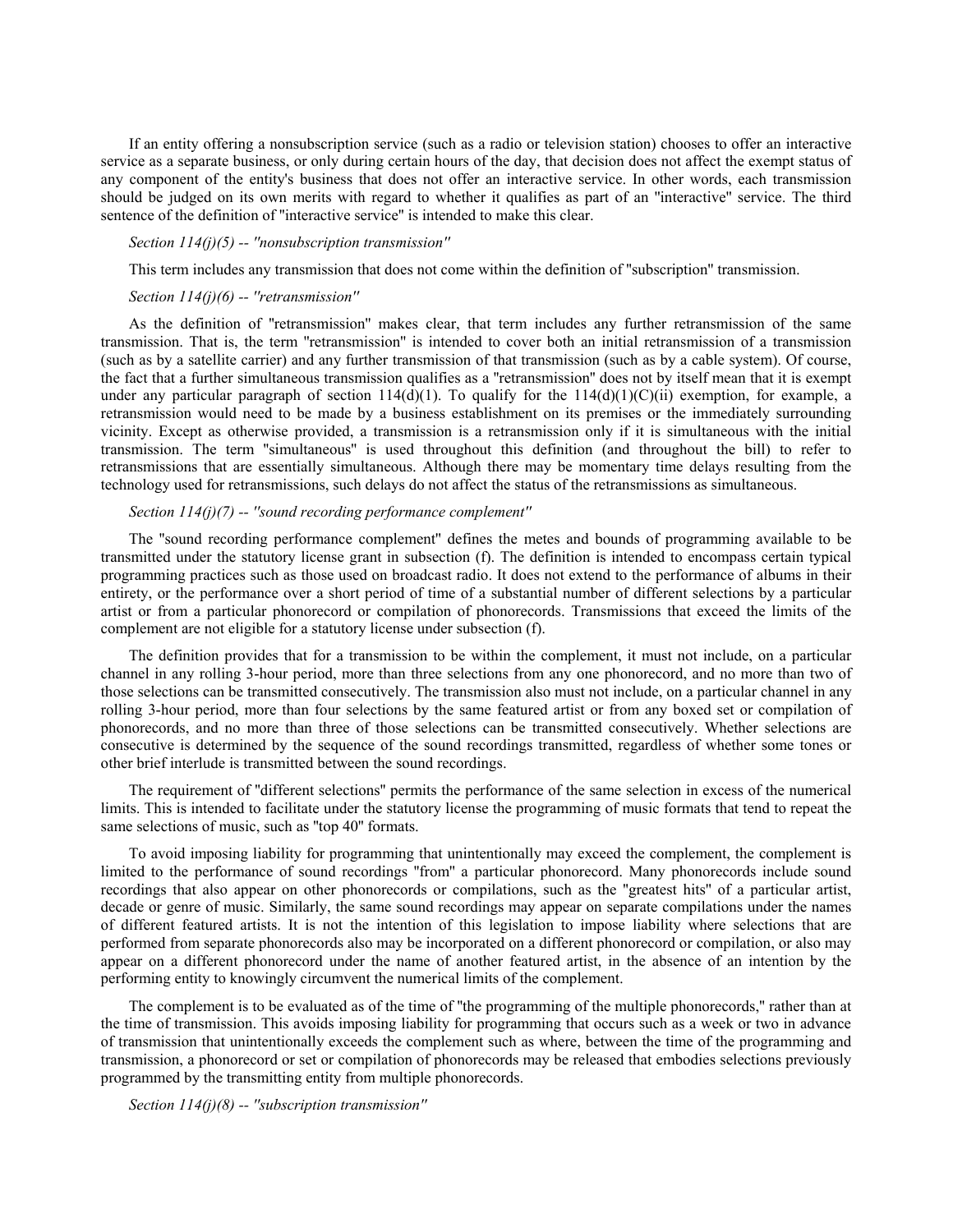A ''subscription transmission'' is defined as a transmission of a sound recording in a digital format that is ''controlled and limited to particular recipients,'' and for which consideration is required to be paid or given ''by or on behalf of the recipient to receive the transmission or a package of transmissions including the transmission.'' It does not matter what the mechanism might be for the delivery of the transmission; thus, a digital transmission, whether delivered by cable, wire, satellite or terrestrial microwave, video dialtone, the Internet or any other digital transmission mechanism, could be a subscription transmission if the requirements cited above are satisfied. This definition obviously does not reach traditional over-the-air broadcast transmissions, which satisfy neither of these requirements. A typical transmission that would qualify as a ''subscription transmission'' under this definition is a cable system's transmission of a digital audio service, which is available only to the paying customers of the cable system.

## *Section 114(j)(9) -- ''transmission''*

This definition recognizes that the term ''transmission'' refers to any transmission, whether it is an initial transmission or a retransmission.

### *Section 4. Mechanical royalties in digital phonorecord deliveries*

Section 4 of the bill governs conditions under which mechanical royalties are to be paid when nondramatic music is reproduced and distributed via a ''digital phonorecord delivery.'' It amends *17 U.S.C. Sec. 115,* to confirm that the existing ''mechanical rights'' of writers and publishers (i.e. the right to be paid when compact discs and cassettes embodying their music are distributed) apply to certain distributions of phonorecords by digital transmission (referred to in the bill as ''digital phonorecord deliveries''). It does this by renumbering paragraphs (3), (4) and (5), and inserting a new paragraph (3), which contains twelve subsections.

## *Section 115(c). Royalty payable under compulsory license*

Subparagraph (A) of paragraph (3) expands the scope of the mechanical license to include the right of the licensee to distribute or authorize others to distribute a phonorecord by means of a digital transmission which constitutes a digital phonorecord delivery. A digital phonorecord delivery is an individual delivery of a phonorecord by digital transmission or a sound recording that results in a specifically identifiable reproduction of a phonorecord of that sound recording, by or for a transmission recipient. Digital phonorecord delivery, as defined in Sec. 115(d), may also constitute a public performance but it does not include real-time non-interactive subscription transmission where the recorded performance and music are merely received in order to hear them.

Through 1997, the royalty rate payable for digital phonorecord delivery shall be the same as for physical phonorecords. After 1997, the rates for digital phonorecord delivery will be determined as provided by the amended provisions Sec.  $115(c)(3)$ , and need not be the same as for the making and distribution of physical phonorecords.

Subparagraph (B) allows copyright owners of nondramatic musical works and those seeking compulsory licenses for digital transmissions to negotiate the terms of compulsory licenses notwithstanding any provision of the antitrust laws. This exemption is similar to others in existing copyright law. This narrow exemption authorizes the parties to take only those actions necessary to effect the congressional intent embodied in the statute. The exemption applies only to the negotiation of compulsory licenses for digital transmissions. The royalty for these types of licenses may be set by a copyright arbitration panel convened by the Librarian of Congress if the parties do not reach an agreement. Thus, this narrow exemption should not result in anticompetitive terms for consumers. If the copyright owners attempt to impose supracompetitive rates, the copyright arbitration royalty panel can step in and set a competitive rate.

Subparagraph (C) provides that a voluntary negotiation proceeding will be convened by the Librarian of Congress during the period of June 30, 1996, to December 31, 1996, to specify the terms and rates of royalty payments of digital phonorecord delivery. This proceeding will cover the 5-year period beginning January 1, 1998, or any other period to which the parties agree. Voluntary agreements shall distinguish between digital phonorecord deliveries where the reproduction or distribution of a phonorecord is incidental to the digital transmission, and digital phonorecord deliveries in general.

Subparagraph (D) provides that if no agreements are reached, or, for those persons not covered by the agreements that are reached, and who file a petition for arbitration, the Librarian of Congress shall convene a CARP to determine the terms and rates of royalty payments for the five-year period beginning January 1, 1998, or for such other period as the parties may agree.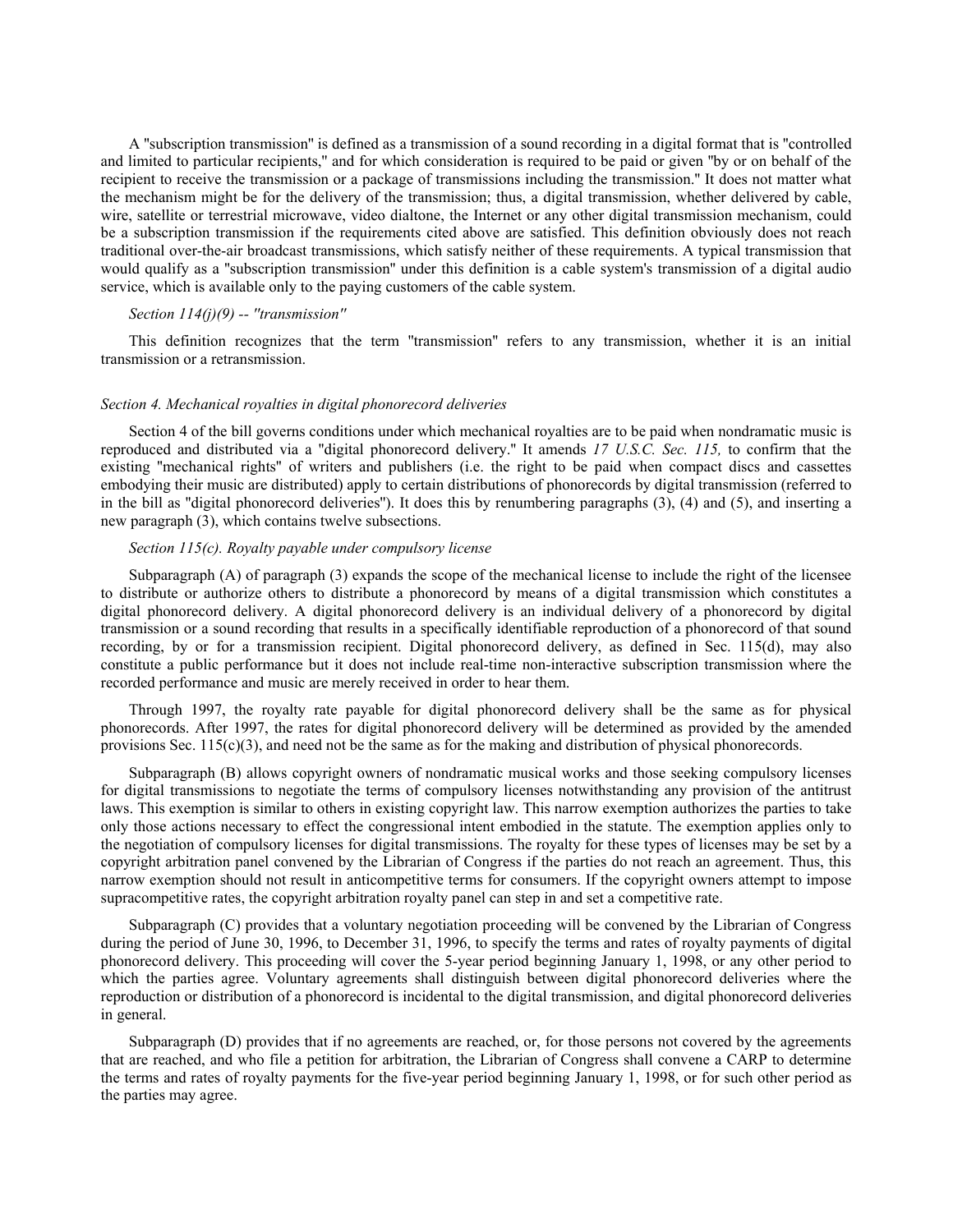The terms and rates shall be established according to the same criteria that apply to the license for making and distributing physical phonorecords, and, in addition, the panel may take into account the voluntary agreements that were reached for the 5-year period beginning January 1, 1998. However, the panel may not take into account the Sec. 115 royalty rates in effect on or before December 31, 1997.

The Librarian of Congress is directed to establish the requirements by which copyright owners receive notice of the use of their works and the records to be kept and made available by persons making digital phonorecords deliveries.

Subparagraph (E) direct that generally, voluntarily negotiated license agreements supersede any rates determined through industry-wide negotiation or arbitration. However, this subparagraph limits substantially the application in the digital transmission environment of so-called ''controlled composition'' clauses in recording contracts between singersongwriters and record companies except in limited circumstances.

Subparagraph (F) specifies that negotiation and arbitration proceedings shall take place every five years, or in other years, if it is so determined by negotiation. Reasons for more frequent royalty determinations include, but are not limited to rapidly changing technological or market conditions.

Subparagraph (G) requires persons engaging in digital phonorecord delivery to include copyright management information encoded in the sound recording by the copyright owner in order to perfect the compulsory license.

Subparagraph (H) confirms that unauthorized digital phonorecord deliveries are infringing. However, a person or entity engaged in digital phonorecord delivery will not be liable for infringement if the delivery has been authorized by the copyright owner of the sound recordings, and a compulsory license has been perfected or an authorization from the copyright owner of the musical work has been obtained.

Subparagraph (I) clarifies the circumstances under which a sound recording copyright owner may be liable for contributory infringement as a result of unauthorized digital phonorecord deliveries by one of its licensees. The copyright owner of a sound recording will not be liable for infringement by a person or entity engaged in digital phonorecord delivery if the owner of the copyright in the sound recording did not license the distribution of a phonorecord of the musical work.

Subparagraph (J) clarifies the relationship between Sec. 115 as amended and the Audio Home Recording Act of 1992. It prohibits certain infringement actions against a manufacturer, importer or distributor of a digital audio recording device, a digital audio recording medium, an analog recording device, or an analog recording medium, or a consumer.

Subparagraph (K), a final savings clause, provides that section 115 does not annul or limit the exclusive rights to reproduce, distribute and publicly perform a sound recording; nor, except for compulsory licensing specified by this section, does it limit rights in the underlying musical work.

Subparagraph (L) excluded the compulsory license for digital phonorecord delivery from applicability to broadcast transmissions or retransmission that are exempt under amended section 114. Those broadcasts or retransmissions will, however, remain subject to the existing exclusive rights of copyright owners.

#### *Section 115(d). Definition*

This subsection defines the term ''digital phonorecord delivery.'' A ''digital phonorecord delivery'' is each individual delivery of a phonorecord by digital transmission of a sound recording which results in a specifically identifiable reproduction by or for any transmission recipient of a phonorecord of that sound recording. The phrase ''specifically identifiable reproduction,'' as used in this definition, should be understood to mean a reproduction specifically identifiable to the transmission service. A transmission recipient making a reproduction from a transmission is able to identify that reproduction, but the mere fact that a transmission recipient can make and identify a reproduction should not in itself cause a transmission to be considered a digital phonorecord delivery. The final sentence of the definition of ''digital phonorecord delivery'' is not intended to change current law with respect to rights under section 106, or the limitations on those rights under sections 107-113, section 116-120, and the unamended portions of sections 114 and 115.

#### *Section 5. Conforming amendments*